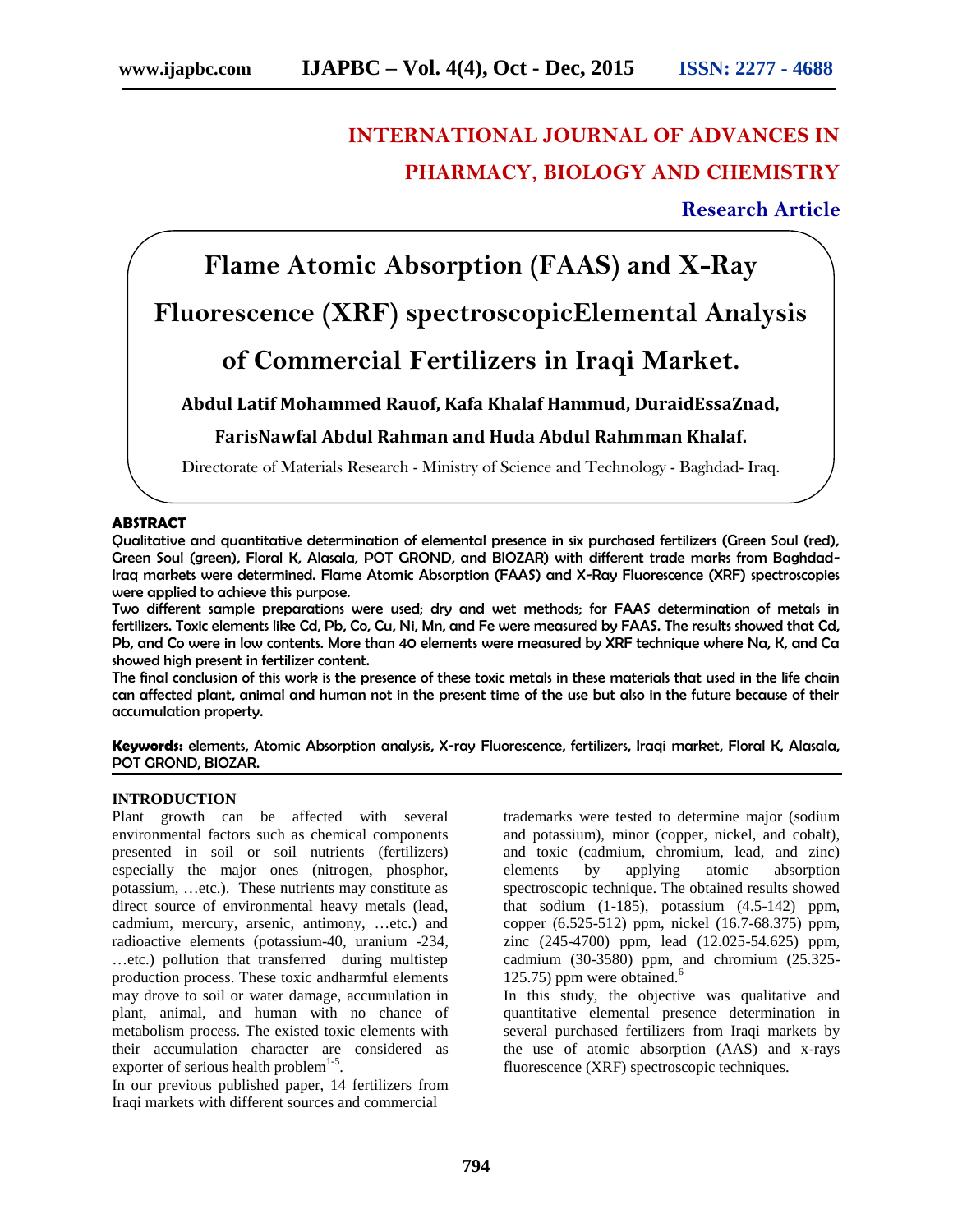#### **EXPERIMENTAL SECTION**

**Sample Materials:** Six brands of fertilizers (**Green Soul (red), Green Soul (green), Floral K, Alasala**, **POT GROND, and BIOZAR**)were purchased from Baghdad market, Iraq as shown in , Table -1-.

**Chemicals:** All chemicals were of analytical reagent grade and were provided by Merck (Germany).

#### **Instruments:**

A Phoenix -986-Atomic absorption spectrometer furnished with the Phoenix Deuterium ARC background correction, single element hollow cathode lamps and air-acetylene flame was used. All instrumental settings were those recommended by the manufacturer (Table-2-). X-Ray Fluorescence (XRF): X-Rays Fluorescence recorded using a Lab X (XRF), Shimadzu, Japan in Ministry of Science and Technology, Baghdad, Iraq . It is an controlled analytical instrument designed for the detection and the measurement of elements in samples (solids, powders, and liquids). The samples were weighed and ground in agate mortar and a binder (PVC dissolved in Toluene) was added to the samples,

#### **Procedures:**

#### **Elemental Composition of Selected fertilizers by AAS Method:**

For atomic absorption spectroscopic (AAS) technique, a 1000 mg/L stock solution of each metal ion salt was prepared in a 100 mL volumetric flask. Working solutions were prepared daily from the stock solutions by appropriate dilution with deionized water. Stock solutions of diverse elements were prepared from high purity compounds without further purification.

**Method (A)**: Un-quantitated fertilizer was grinded to fine powder then 1 gm of the fertilizer was dissolved in 10 mL concentrated hydrochloric acid then evaporated nearly to dryness. The resulting residue was redissolved in 2N of the same acid, gently boiled, filtered in 100 mL of volumetric flask then completed to the mark with deionized water.**<sup>7</sup>**

**Method (B)**: 1 gm of fertilizer was charred on hot plate, ignited with muffle furnace for one hour at  $500^{\circ}$ C with door propped open for air access in free. The residue was broken up then dissolved with 10 mL of concentrated hydrochloric acid. The resulting solution as boiled, evaporated to dryness, redissolved with 20 mL of 2N the same acid, and filtered into 100 mL volumetric flask. The filtrated solution was completed to mark with deionized water.<sup>8</sup>

#### **Elemental Composition of Selected fertilizers by XRF Method:**

The sample was carefully mixed and pressed in a hydraulic press into a  $100mg/cm^2$  pellet. The pellet was loaded in the sample chamber of the spectrometer and a voltage (45KV maximum), a current (0.5 mA maximum), method (Tq-3443), and target (Compton/ secondary Molybdenum) were applied to produce the X-rays to excite the sample for a preset time (5 minutes in this case). The spectrum from the sample was then analyzed to determine the concentration of the elements in the sample.

#### **RESULTS AND DISCUSSION**

In sample treatment with AAS technique, dry and wet methods were used to overcome organic interfere or reaction with studied metal ions or used reagents. Oxidation or Dry method <sup>9</sup>produced oxides, sulphates, phosphates, chlorides, or silicates of the actual presented metals in materials under study by applying high temperature muffle furnace (450- 500<sup>o</sup>C, low temperature ( $\sim$  120<sup>o</sup>C) with singlet state – oxygen, or microwave oven with open crucible and less required chemicals. Magnesium nitrate or oxide used as oxidizing reagent aided ashing step. The safety, expensive platinum crucible, volatilization loss, contamination, and some workup step difficulties are considered by analytical chemist in AAS-dry method of trace elements.<sup>10</sup>

Acid digestion is an easy open or closed system used for agricultural materials (food, plant parts)<sup>9</sup>. In this method, mineral (hydrochloric, sulphuric) or oxidizing acid (nitric acid alone or with others) plays an important role especially with matrix nature of the organic material under study. Closed digestion system is preferred for various biological or environmental sources because of its ability to improve oxidation efficiency with or without high applied pressure and reducing time, reagent quantities, contamination.

It is known that several heavy metals have important roles for human or animal (Table -3-) and its accumulations cause serious health problems. Lead accumulation associated with childhood development. Lead, gold, mercury may cause a very immunological issue by destroying immune system cell known as autoimmunity $11$ .

Potassium, Sodium, lead, copper, chromium, cadmium, or nickel content in fertilizer was reported in several scientific articles or international official documents<sup>11-16</sup>. Potassium and sodium accepted ranges are 10000 ppm and 4000 ppm respectively. Lead range in Africa, Peru, USA phosphate rock (7- 43) ppm. Copper contain in phosphate rock in Africa, Peru, and USA phosphate rock  $(6-41)$  ppm or  $(<1.5$ -1.6) ppm in NPK Fertilizers.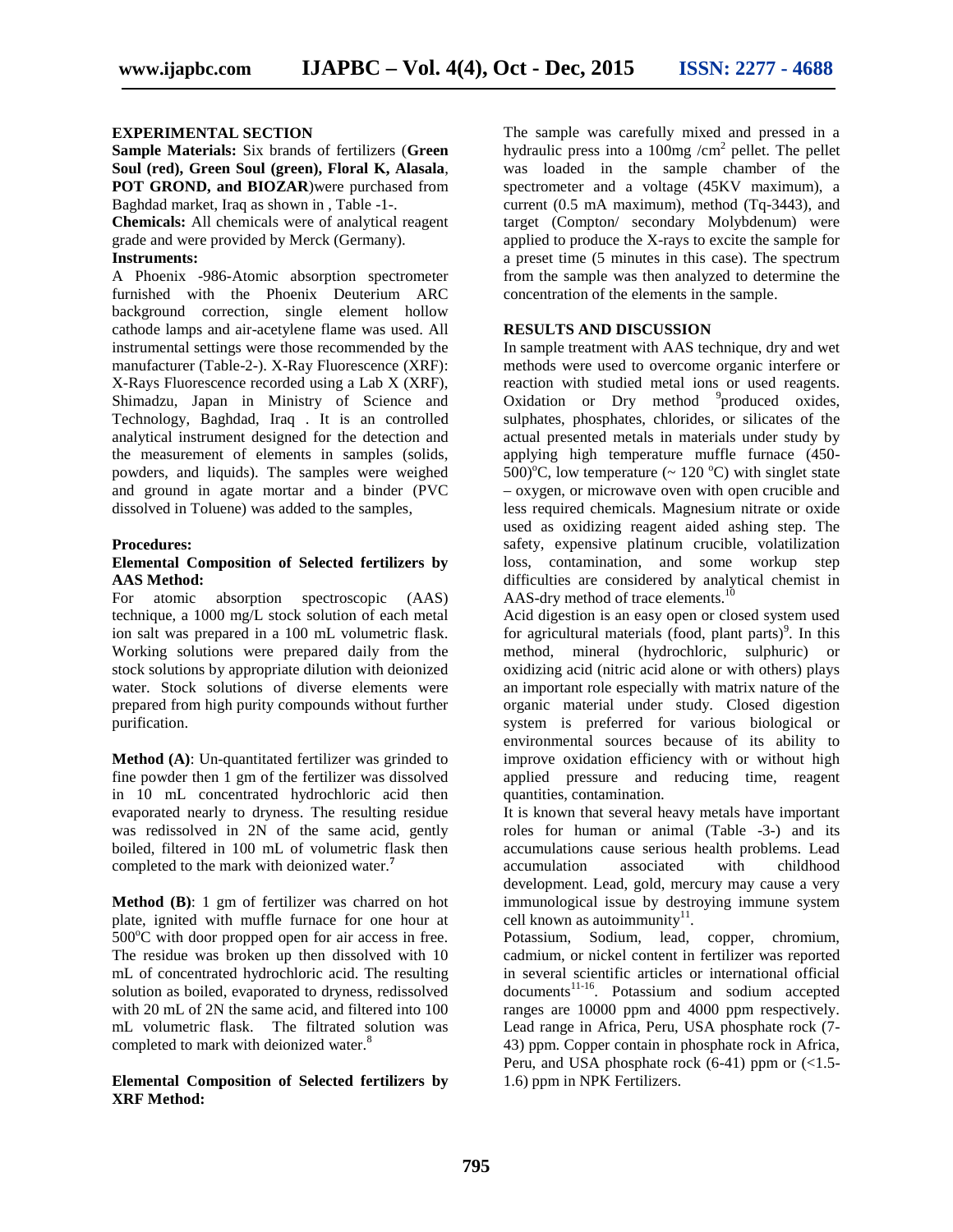Cadmium range was in phosphate rock (13.2-345) ppm or Africa, Peru, and USA phosphate rock (5-47) ppm, Middle East, Russia phosphate rock (0.1-60) ppm, (1.3-94) ppm in NPK Fertilizers. Chromium global range as reported was (1-233) ppm, (18-331) ppm in Africa, Peru, USA phosphate rock. The level of nickel limited by the Canadian Standards for fertilizers is 180 ppm and the allowable level by the WHO was 10 ppm.

In 2014, AAS was used to qualified and quantified major (sodium and potassium), minor (copper, nickel, and cobalt), and toxic (cadmium, chromium, lead, and zinc) elements in various fertilizersamples from

Baghdad markets with different sources and commercial trademarks. The published results confirmed the presence of copper, nickel, zinc, lead, cadmium, and chromium<sup>6</sup>.

In our present study, elemental analysis for different commercial fertilizers used in Iraq was carried out (Tables -2-, -4-, and -5-, Figure-1-) to determine the concentration of elements using Atomic Absorption (five samples) and X-Rays Fluorescence (six samples) spectrometers. The analytical results are summarized in Table -4- for AAS and in Table -5- for XRF results.

| Sample identity | Sample name and its description                                                                                                                                                                                                                                                                                        |  |  |  |  |
|-----------------|------------------------------------------------------------------------------------------------------------------------------------------------------------------------------------------------------------------------------------------------------------------------------------------------------------------------|--|--|--|--|
| 1               | Green Soul (red)<br><b>Unknown production source with Arabic words</b>                                                                                                                                                                                                                                                 |  |  |  |  |
| 2               | Green Soul (green)<br><b>Unknown production source with Arabic words</b>                                                                                                                                                                                                                                               |  |  |  |  |
| 3               | <b>Floral K</b><br>MIGIORA LA QUALITÁ; Polveresolubile<br>(CIFO S.P.A., Italy); PR01114<br>N: total 12%, nitrate 10%, ammonium 2%<br>$P_2O_5$ soluble: 5%; K <sub>2</sub> O soluble: 35%; B soluble: 0.1%; Cu<br>soluble: 0.1%; Cu-EDTA: 0.1%<br>Mn soluble: 0.1%; Mn -EDTA: 0.1%; Zn soluble: 0.1%; Zn-<br>EDTA: 0.1% |  |  |  |  |
| 4               | <b>Alasala</b><br>Peat moss, Unknown production source with Arabic words                                                                                                                                                                                                                                               |  |  |  |  |
| 5               | <b>RENTLIS</b><br>Altaget een mood resultzaat ; Netherland<br><b>POT GROND:</b><br>www.veenbaas.nl<br>Major constituents: 25%; Major organic 20%; Electrical<br>conductivity: $40 \mu s/m$ ; pH 5-6.5; NPK 14-16-18 1.2 kg/m <sup>3</sup>                                                                              |  |  |  |  |
| 6               | <b>BIOZAR</b><br>NANO BIOLOGICAL FERTILIZER FOR HOME FLOWER<br>KHOMEIN-IRAN; www.agrinano.ir                                                                                                                                                                                                                           |  |  |  |  |

**Table 1 Description of the studied fertilizers from Baghdad- Iraq market.**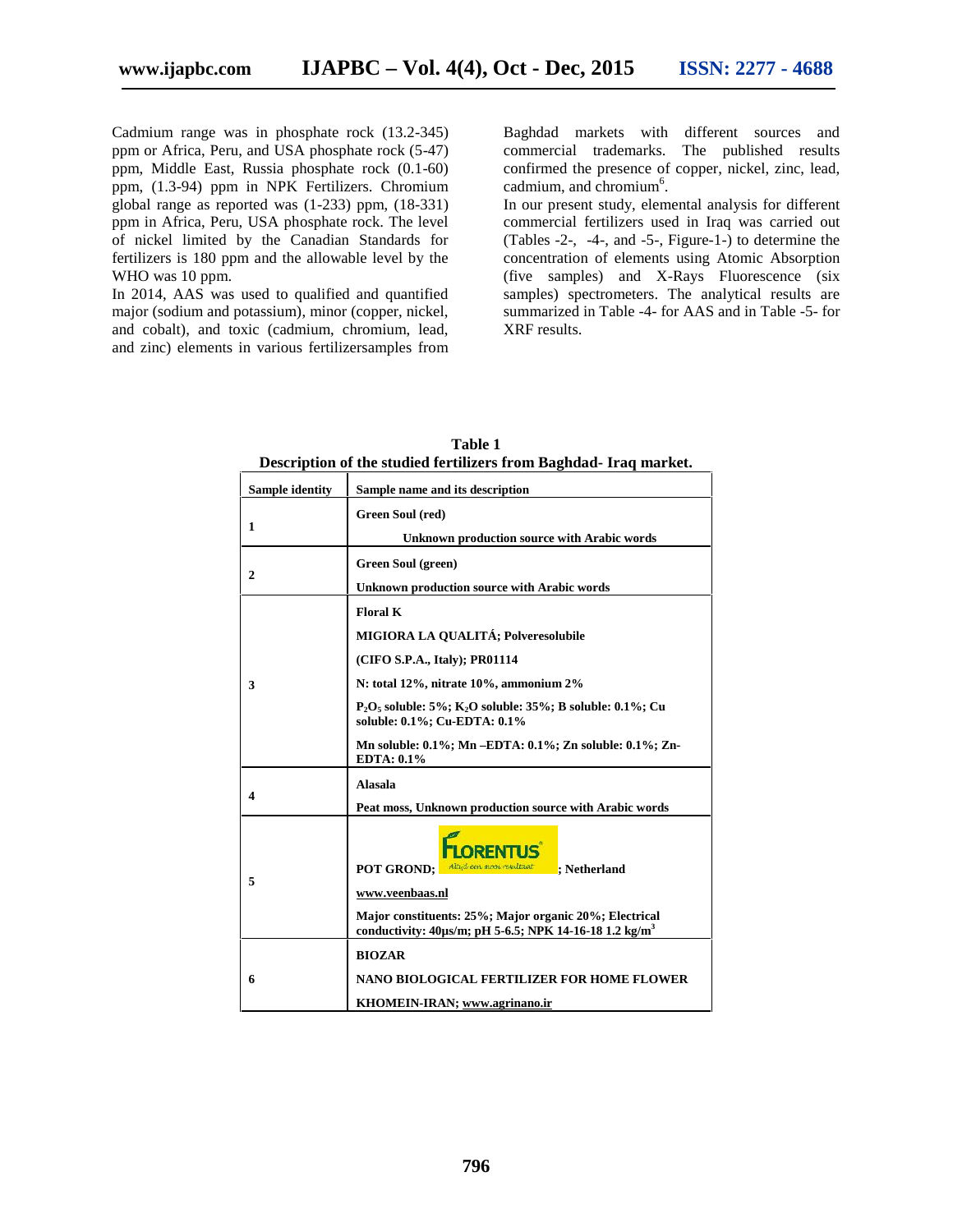|                  | Standard atomic absorption parameters of the measured elements. |                |                                                   |  |
|------------------|-----------------------------------------------------------------|----------------|---------------------------------------------------|--|
| <b>Metal</b>     | Wavelength, nm                                                  | Slit width, nm | <b>Atomization</b><br>temperature, <sup>o</sup> C |  |
| <b>Iron</b>      | 248.3                                                           | 0.2            | 1700                                              |  |
| Cobalt           | 240.7                                                           | 0.2            | 1300                                              |  |
| Copper           | 324.7                                                           | 0.4            | <b>2000</b>                                       |  |
| <b>Manganese</b> | 279.5                                                           | 0.2            | 1700                                              |  |
| Cadmium          | 228.8                                                           | 0.4            | 1000                                              |  |
| <b>Nickel</b>    | 232.0                                                           | 0.2            | 1300                                              |  |
| Lead             | 283.7                                                           | 0.4            | 1500                                              |  |

**Table 2**

**Hollow- cathode lamp current: 2.0 mA; Flame: Air-Acetylene**

**Table 3 Health roles of some elements to human or animals.**

| Element          | Health role                                                                                                                                                                                                          |
|------------------|----------------------------------------------------------------------------------------------------------------------------------------------------------------------------------------------------------------------|
| <b>Iron</b>      | Essential for plant growth, human life by bounded in haemoglobin, Fe-dependent tissue enzymes,<br>ferritin, and hemosiderin. It is not toxic in usual amount except Fee repletion can be considered as<br>hazardous. |
| Cobalt           | Required as trace element for several biological action in human body.                                                                                                                                               |
| <b>Manganese</b> | Necessary for plant, animal, and human as enzyme cofactor.                                                                                                                                                           |
| <b>Nickel</b>    | Essential for animal nutrition and its toxicity and responsibility for many health problems and<br>diseases.                                                                                                         |

| Elemental analysis (in ppm) of five purchased fertilizers from Iraqi market by AAS. |                       |                       |                        |                        |             |
|-------------------------------------------------------------------------------------|-----------------------|-----------------------|------------------------|------------------------|-------------|
| <b>Metal</b>                                                                        |                       | 2                     | 3                      |                        |             |
|                                                                                     | Method (A)            | Method (A)            | Method (A)             | Method (A)             | Method (A)  |
|                                                                                     | [Method(B)]           | [Method(B)]           | [Method(B)]            | [ $Method(B)$ ]        | [Method(B)] |
| $Iron (Fe)$                                                                         | 711.6                 | 667.1                 | 99                     | 440                    | 997.6       |
|                                                                                     | [963]                 | [686.9]               | [24.6]                 | [714.7]                | [954.7]     |
| <b>Manganese</b> (Mn)                                                               | 64.6                  | 10.3                  | 599.7                  | 23.6                   | 35.3        |
|                                                                                     | [67.6]                | [6.8]                 | [802.9]                | [21.8]                 | [25.4]      |
| Nickel (Ni)                                                                         | 7.9                   | 7.4                   | 15.8                   | 9.7                    | 10.18       |
|                                                                                     | [3.9]                 | [3.4]                 | [5.4]                  | [6.1]                  | [4.5]       |
| Copper (Cu)                                                                         | 15.5                  | 2.0                   | 1302                   | 2.1                    | 5.6         |
|                                                                                     | [24.9]                | [1.1]                 | [1302]                 | [1.9]                  | [7.9]       |
| Lead (Pb)                                                                           | < 0.2                 | < 0.2                 | 118.1                  | < 0.2                  | < 0.2       |
|                                                                                     | $\left[ <0.2 \right]$ | $\left[ <0.2 \right]$ | $\left[ <0.2 \right]$  | $\left[ <0.2 \right]$  | [8.8]       |
| $\text{Cobalt}(\text{Co})$                                                          | $0.1$                 | $0.1$                 | 7.7                    | $0.1$                  | $0.1$       |
|                                                                                     | $[1.4]$               | [1.4]                 | [3.1]                  | [1.6]                  | [2.4]       |
| Cadmium (Cd)                                                                        | < 0.01                | < 0.01                | < 0.01                 | < 0.01                 | < 0.01      |
|                                                                                     | $[<0.01]$             | [ $0.01$ ]            | $\left[ <0.01 \right]$ | $\left[ <0.01 \right]$ | [<0.01]     |

**Table 4**

Table -4- showed that maximum content in all samples with both preparation methods was iron except sample (3). With wet method, Mn, Ni, Cu, Pb, and Co maximum quantities were presented in sample (3) but not for Fe in sample (5). Mn, Cu, and Co maximum contents with dry method were in sample (3) but not iron (sample (1)) or lead (sample (5)). **Nickel** ranged was **(7.4-15.8) ppm –method A** **and (3.4-6.1) ppm – method B** and the presence of nickel **(15.8 ppm) in sample 3** was more than the acceptable limit set by WHO. **Copper** content in **sample (3)** with both AAS sample preparation methods **(1302) ppm** was more than NPK fertilizers and in Africa, Peru, USA phosphate rocks. In sample (3)-method A**. Lead** in **sample (3)** was out of highest acceptable limits in Africa, Peru, and USA phosphate rockwhen it was measured with method A**.** These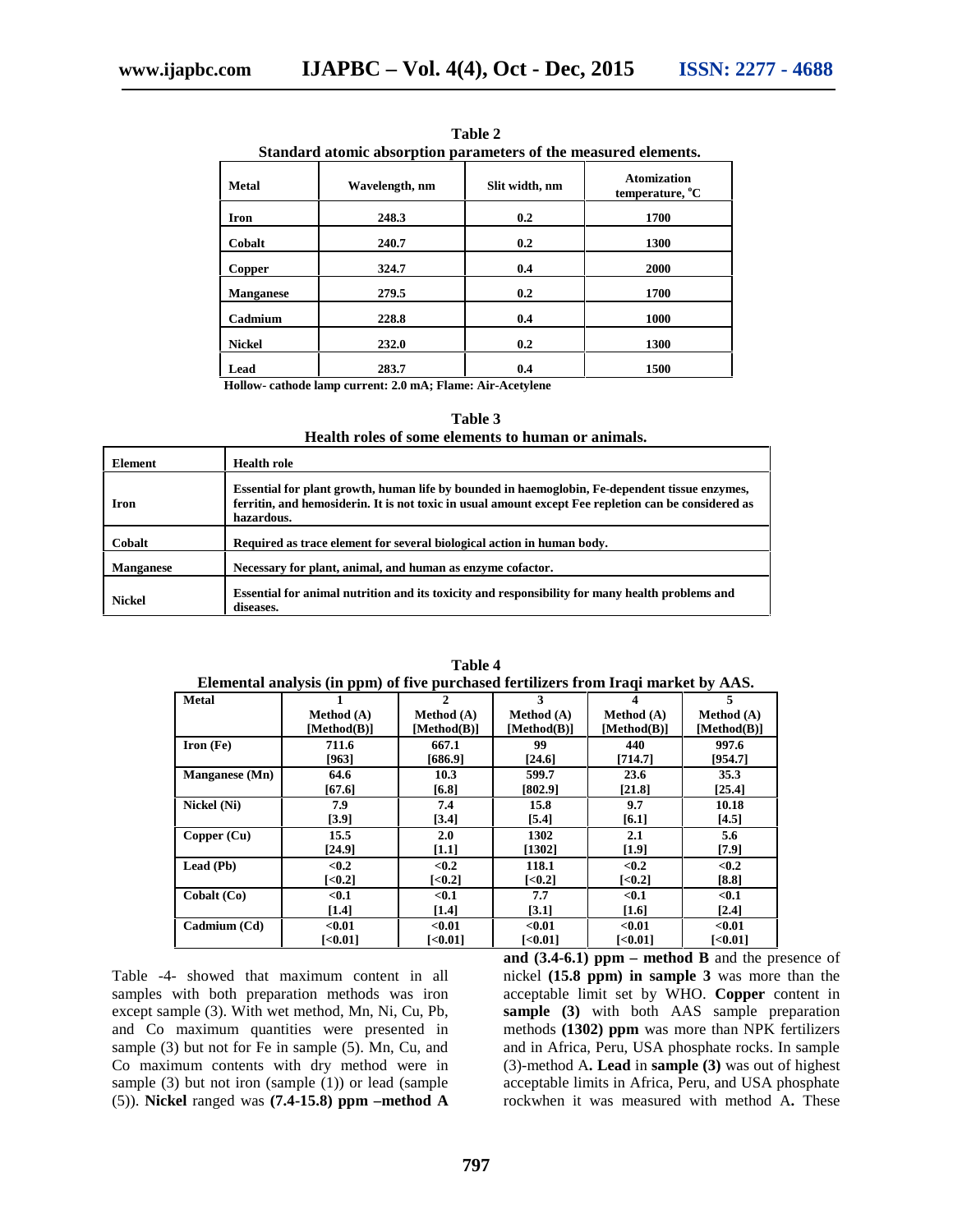notes are important to be considered because of their toxicity and accumulation effects on human and animal health with time.

XRF technique was used to determine the elemental composition of nine fertilizers purchased from Zaria- Nigeria. The obtained results showed that (Cr, Ni, Si, V, Zn) as toxic elements were within the agricultural soils ranges except Cr in one sample<sup>17</sup>.

Table -5- and Figure -1- show the XRF elemental analysis of the six fertilizers purchased from Baghdad-Iraq market. The maximum content of metals in tested samples were sodium (samples (1) and (2)), potassium (sample (3)), calcium (samples  $(4)$  and  $(5)$ ), and zinc (sample  $(6)$ ). Also, sample  $(3)$ was with the maximum content of Na, P, S, K, Cu, Hg, Tl, and Th while sample (6) was with Mg, V, Cr, Mn, Fe, Co, Ni, Zn, Cd, Sb, and W.

**Table 5 Elemental analysis (in ppm) of five purchased fertilizers from Iraqi market by XRF.**

|                |                |              | умя (пи ррпи) от пуе рагсиама тегиндегя пони падт нагко |                  |         |                              |
|----------------|----------------|--------------|---------------------------------------------------------|------------------|---------|------------------------------|
|                | 1              | $\mathbf{2}$ | 3                                                       | 4                | 5       | $6*$                         |
| Na             | $<$ 1000       | $1000$       | $<$ 2100                                                | < 820            | $690$   |                              |
| Mg             | $<$ 100        | $100$        | $310$                                                   | < 120            | $100$   | 3160                         |
| Al             | $<$ 20         | $<$ 20       | -92                                                     | 173.2            | 142.1   | $280$                        |
| Si             | 88.9           | 30.8         | 2889                                                    | 2247             | 2358    | 195                          |
| $\mathbf{P}$   | 9.4            | 6.8          | 3750                                                    | 76.8             | 298.7   | >1580                        |
| S              | 316.5          | 143          | 3874                                                    | 338.8            | 1361    | $\overline{\phantom{a}}$     |
| Cl             | 116.8          | 44.1         | 2103                                                    | 103.4            | 210     | $\overline{\phantom{a}}$     |
| $\mathbf K$    | 494            | 359.9        | >315200                                                 | 502              | 1485    |                              |
| Ca             | 506.3          | 299.8        | $290$                                                   | 9278             | 13230   |                              |
| Ti             | $\leq$         | $<$ 5        | $2.7$                                                   | 79.9             | 85.6    | $34$                         |
| V              | 10.9           | 9.2          | < 3.3                                                   | 12.5             | 11      | 98.2                         |
| $_{\rm Cr}$    | 14.3           | 10.1         | 35                                                      | 17.3             | 20      | 764                          |
| Mn             | 84.4           | 33.6         | 1343                                                    | 131.7            | 90.7    | 80070                        |
| Fe             | 916.7          | 521.2        | 84.2                                                    | 1732             | 2040    | 98320                        |
| Co             | 4              | $\leq$ 3     | < 5.5                                                   | 6.9              | 6.8     | 418                          |
| Ni             | 3              | 2.3          | 11.3                                                    | 5.7              | 3.2     | 1448                         |
| Cu             | 15.9           | 1.1          | >2431                                                   | 4.1              | 16.9    | 266                          |
| Zn             | 38.8           | 1.9          | 2263                                                    | 26.5             | 28.6    | 676600                       |
| Ga             | $<$ 1          | $\leq$ 1     | $2.1$                                                   | 0.9              | 0.9     | 25.7                         |
| Ge             | <1             | $\leq$       | < 1.5                                                   | < 0.5            | < 0.5   | $\overline{\phantom{a}}$     |
| As             | <1             | $<$ 1        | < 1.1                                                   | < 0.5            | 2.3     |                              |
| <b>Se</b>      | $\leq$ 1       | $<$ 1        | $<$ 1                                                   | 0.6              | 0.9     | $\overline{a}$               |
| Br             | $<$ 1          | $<$ 1        | 7.1                                                     | 1.2              | 37.2    | $\overline{\phantom{0}}$     |
| Rb             | $\leq$         | $\leq$ 3     | 36.6                                                    | 3.5              | 4.6     | $\overline{a}$               |
| Sr             | $<$ 5          | $<$ 5        | <0.9                                                    | 31.8             | 36.7    |                              |
| $\mathbf{Y}$   | $\leq$         | $<$ 7        | < 1.3                                                   | $\leq$           | 7.1     |                              |
| Mo             | $<$ 10         | $<$ 10       | $31$                                                    | $<$ 23           | $20$    | 13780                        |
| Ag             | < 5            | $<$ 5        | $<$ 5                                                   | < 5.1            | < 5.2   | 44                           |
| C <sub>d</sub> | $\leq$         | <6           | < 5.1                                                   | < 5.1            | < 6.2   | 75                           |
| Sn             | <6             | 18.6         | $8.8$                                                   | < 5.4            | $9.7$   | $<$ 47                       |
| Sb             | 7.8            | 35.3         | < 6.8                                                   | < 8.2            | < 8.8   | $37$                         |
| Te             | 11.9           | 66.3         | $9.1$                                                   | < 7.8            | 31.9    | -                            |
| I              | 32.9           | 163          | 22.4                                                    | 28.7             | $<$ 23  | $\blacksquare$               |
| Ba             | 592            | $<$ 2        | $32$                                                    | $37$             | 40.4    |                              |
| W              | $\leq$ 2       | $\leq$ 2     | $24$                                                    | $\overline{2}$   | <1.7    | $<$ 270                      |
| Hg             | $\leq$         | $\leq$ 2     | < 2.4                                                   | 1.8              | $1.7\,$ | $\qquad \qquad \blacksquare$ |
| Tl             | $\leq$         | $<$ 2        | < 2.4                                                   | 0.7              | 1.1     |                              |
| P <sub>b</sub> | $\leq$ 2       | $<$ 2        | < 2.6                                                   | 4.2              | 12.5    | $20$                         |
| Bi             | $\overline{c}$ | $\leq$ 2     | < 2.2                                                   | 1.4              | 0.7     | $\overline{\phantom{a}}$     |
| Th             | $\leq$         | $<$ 2        | $2.1$                                                   | $\boldsymbol{2}$ | 1.6     | $\blacksquare$               |
| U              | $\leq$ 3       | $\leq$ 3     | < 2.5                                                   | 2.3              | 3       | $\overline{\phantom{a}}$     |
|                |                |              |                                                         |                  |         |                              |

**\*other elements: Nb (53 ppm) and Zr (210ppm)**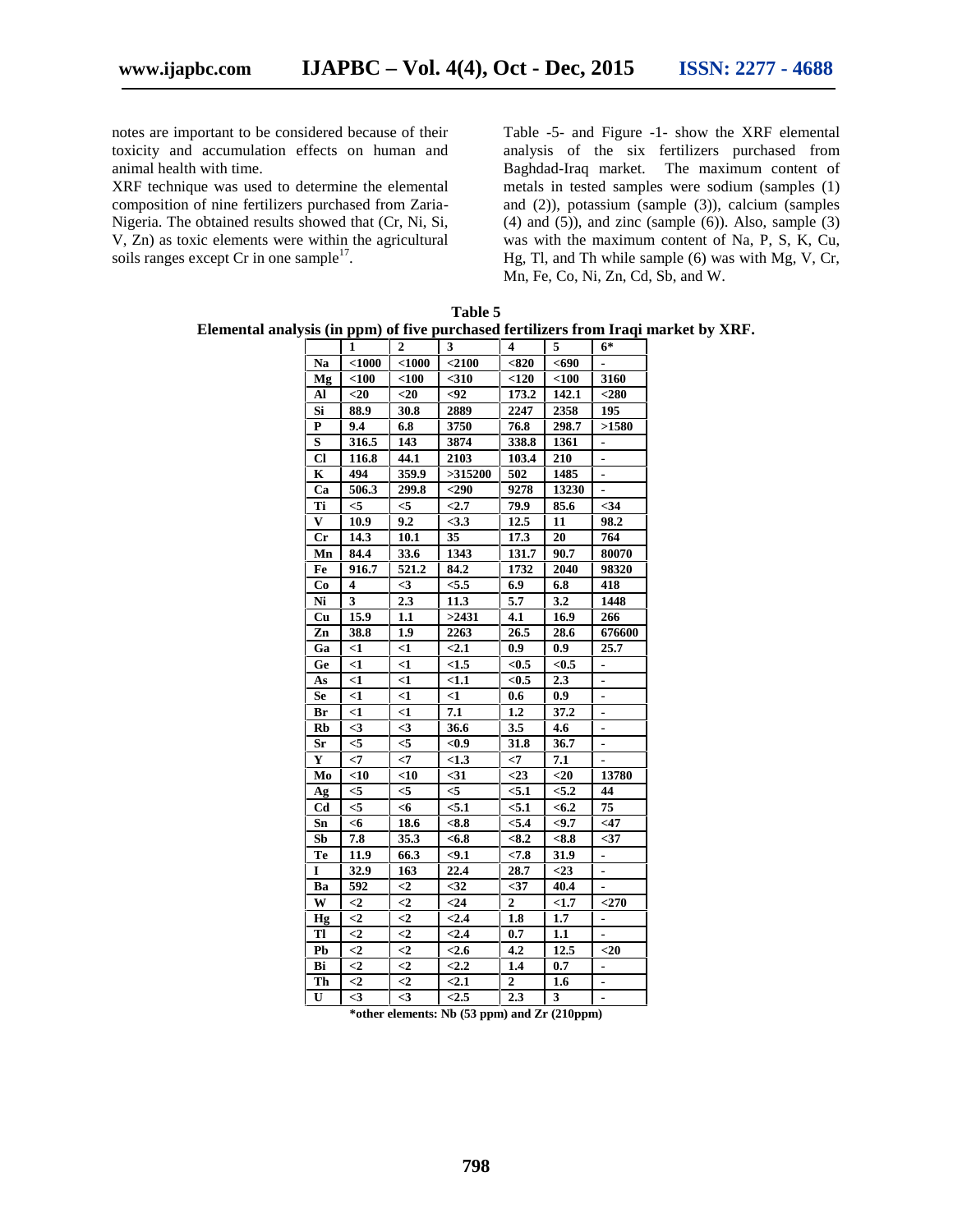

**Figure 1 Several measured elements in the five purchased fertilizers in Baghdad- Iraq market by XRF technique.**

According to EPA document, 2009, **thallium** and its compound are known as toxic especially  $TI^+$ compound with its high solubility in water and adsorption through the skin beside suspected carcinogen for human and other health problems in kidney, intestines, liver, and hair  $loss^{18}$ . In this study, its range was **(0.7-<2.4) ppm**. **Thorium** is famous element as radioactive actinide metal and its aerosol exposure can cause lung, pancreas, and blood cancer diseases <sup>19</sup>. This radioactive metal range in all tested fertilizer by XRF was **(1.6-<2.4) ppm** while the famous radioactive metal (**uranium**) was **(2.3-<3.0) ppm** (Table -5-). **Mercury** as a toxic adsorbed and inhaled element ranged  $(1.7 - 2.4)$  ppm  $(Table - 5<sup>-20</sup>)$ . **Arsenic** and its compounds are classified as toxic, dangerous for environment, and Group 1 carcinogen agents  $2^1$ . It was found in samples (1-5) with concentration range  $( $0.5-2.3$ )$  ppm (Table -5-).

#### **REFERENCES**

1. Santos A, Mazzilli B, Fávaro D, Silva P. Partitioning of radionuclides and trace elements in phosphogypsum and its source materials based on sequential extraction methods. J. Environ. Radioact. 2006; 87(1): 52–61.

- 2. Goyer R, Clarkson T. Toxic effects of metals. In, Casarett and Doullis Toxicology: The Basic Science of Poisons, 6th ed., Klaassen C., Editor, McGraw-Hill, New York, USA, 2001.
- 3. Alloway B. Soil processes and the behavior of heavy metals. In, Heavy Metals in soils, 2nd ed., Alloway, B., Editor, New York, USA, 1995.
- 4. Bowen H. Environmental Chemistry of the Elements, Academic Press, London, UK, 1979.
- 5. KanwarJ,Randhawa N, Micronutrient Research in Soils and Plants in India (A Review). 2nd ed., Indian Council of Agricultural Research, New Delhi, India, 1974.
- 6. Rauof A, Hammud K, Ahmed A, Thabit. Elemental analysis of commercial fertilizers in Iraqi market, Arch. Appl. Sci. Res.2014; 6(5): 90-95.
- 7. Everson R. A Modification in the Official Methods for the Determination of Metals in Feeds and Fertilizers by Atomic Absorption Spectrophotometry, J. AOAC 1975; 58(1): 158-163.